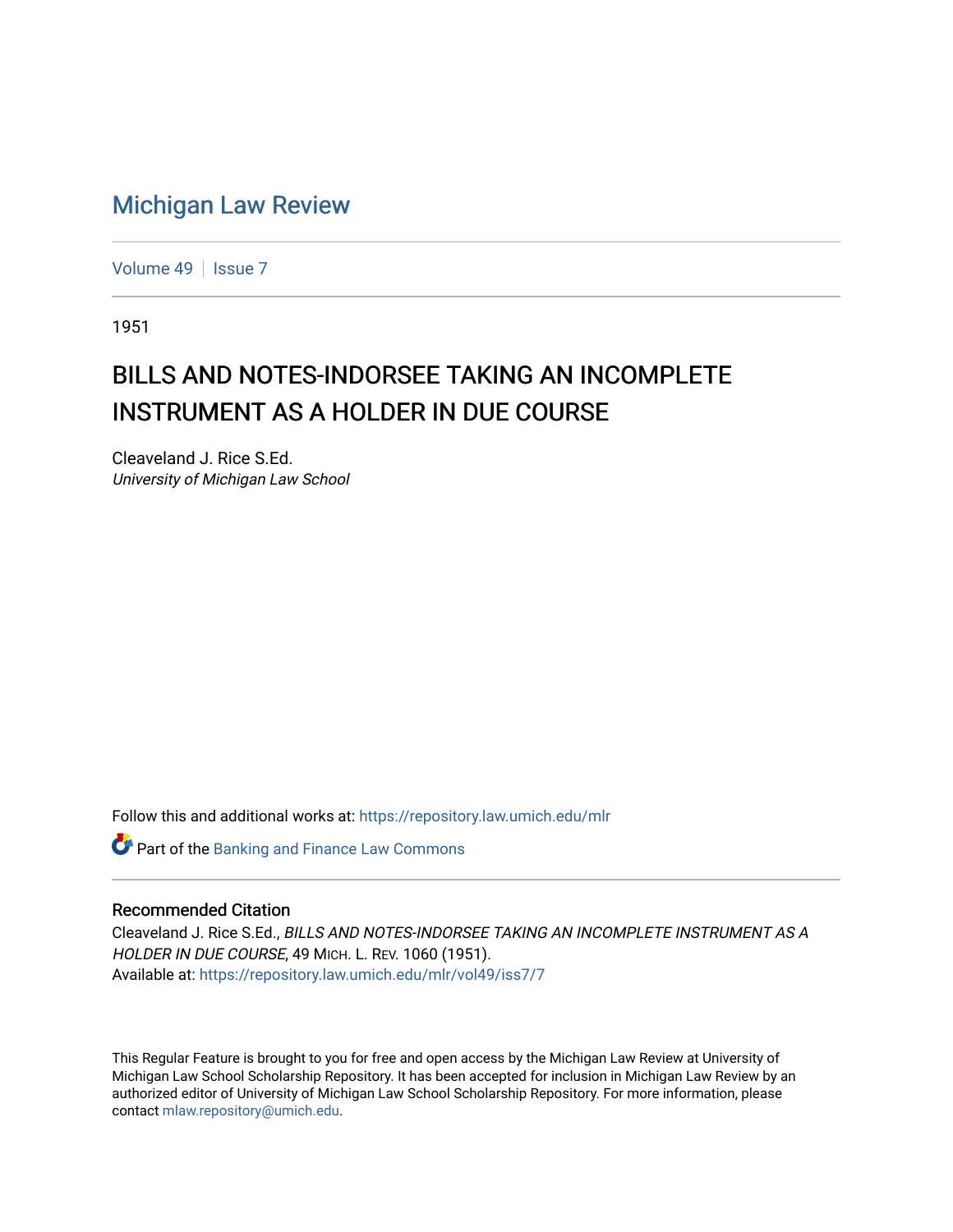## RECENT DECISIONS

BILLS AND NoTEs-INDoRSEE TAKING AN INCOMPLETE INSTRUMENT AS A HOLDER IN DuE CouRSE-Plaintiff purchased from the payee defendant's note which was blank as to amount, date, and provisions for installment payments. Plaintiff immediately filled up the blanks in accordance with actual authority given by defendant. *Held,* plaintiff took free of an agreement between defendant and payee that the note was not to be negotiated until completion of work for which note was given, plaintiff having no knowledge of such agreement. *First National Bank of Springfield v. Di Taranto,* (N.J. Super. Ct., App. Div. 1950) 75 A. (2d) 907.

It is recognized in the principal case that to take free of the diversion, the indorsee-plaintiff must be a holder in due course under the Negotiable Instruments Law.1 But section 522 of that law provides that one cannot be a holder in due course unless he takes an instrument that is "complete and regular" upon its face. The court justifies its position, viz., that plaintiff is a holder in due course, by reference to the first clause of section 143 which gives the person in possession of an incomplete instrument prima facie authority to fill it up.4 The note in the principal case, it should be noted, was filled up strictly in accordance with authority of the defendant, the defense being that the note was negotiated without authority. On this point, the final clause of section 14 provides that "if any such instrument, *after completion*, is negotiated to a *holder in due course*, it is valid and effectual for all purposes in his hands, and he may enforce it as if it had been filled up strictly in accordance with authority and within a reasonable time." Reading this clause together with section 52, it seems clear that an indorsee of an incomplete instrument, despite satisfaction of the other general

1 N.J. Rev. Stat. (1937) §§7: 1-7 :4.

2 N.J. Rev. Stat. (1937) §7 :2-52.

<sup>3</sup>N.J. Rev. Stat. (1937) §7:2-14: "Where the instrument is wanting in any material particular, the person in possession thereof has a prima facie authority to complete it by filling up the blanks therein; and a signature on a blank paper delivered by the person making the signature in order that the paper may be converted into a negotiable instrument operates as a prima facie authority to fill it up as such for any amount; in order, however, that any such instrument when completed, may be enforced against any person who became a party thereto prior to its completion, it must be filled up strictly in accordance with the authority given and within a reasonable time; but if any such instrument, after completion, is negotiated to a holder in due course, it is valid and effectual for all purposes in his hands, and he may enforce it as if it had been filled up strictly in accordance with the authority given and within a reasonable time."

<sup>4</sup>However, a reading of the third clause of section 14 clearly shows that third persons dealing with the person in possession do *not* "have the right to presume that authority to fill the blank was a general and not a special authority, and  $\ldots$  [are relieved of] any private instructions as to the amount to be inserted in the note," as the court contends at page 910. See, for example, Bronson v. Stetson, 252 Mich. 6,232 N.W. 741 (1930) and Hannen v. Peoples State Bank, 195 Ky. 58, 241 S.W. 355 (1922). The same result has been reached when plaintiff takes an instrument knowing that it was originally incomplete. Dumbrow v. Gelb, 72 Misc. 400, 130 N.Y.S. 182 (1911). The common law alone supports the court's position in this respect. Johnson Harvester Co. v. McLean, 57 Wis. 258 (1883).